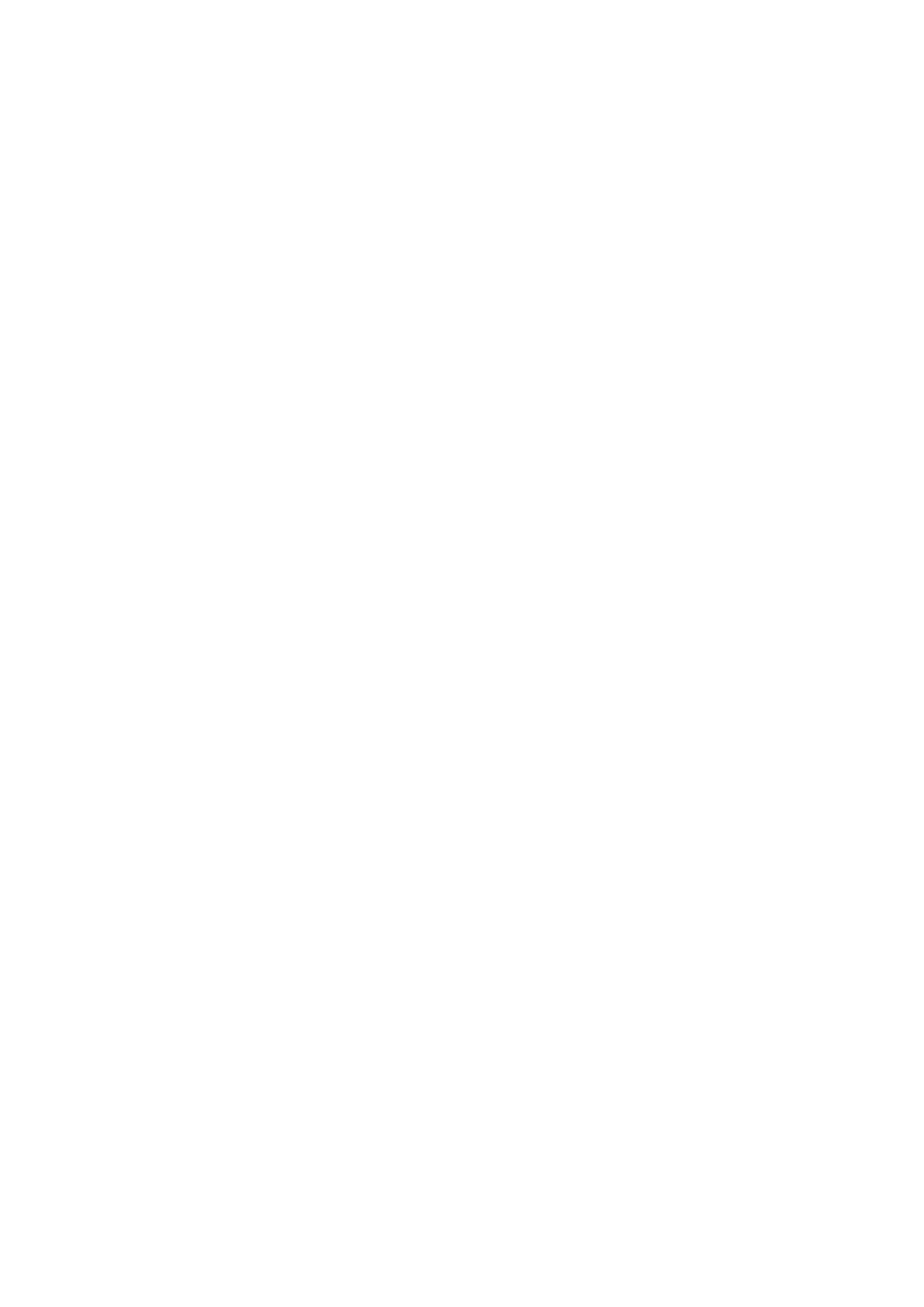These investaigators looked at seasonal infestation threats of onion thrips on the Kharif onion which could impact the ladybird beetle (coccinellids) population (which prey on thrips) and onion bulb yield. The highest number of thrips was noticed between October to December 2016. Non-significant correlation was observed between weather parameters and thrips population. The ladybird beetle population tracked the thrips population, and a maximum count was obtained during November when pest abundance was high. However, the population of coccinellids was negatively influenced with temperature, wind velocity, and evaporation. These studies concluded that the lower population of thrips was noticed in crops transplanted between 20 July and 30 July as seedlings. The highest population of thrips was recorded in seedlings transplanted between 20 August and 10 September.

Small bulb size remains the major problem of Safid e Paisaye variety. The previously mentioned studies shows that plough depth, land preparation method, and planting date influence the quality (including bulb size) and yield of onion. These studies also reveal that planting date influences the pest population on the onion crop which plays a vital role in final product quality. No work has been done to improve this onion variety's quality and yield in the market. Due to its long storability and high market demand, with small improvements, this variety can occupy a larger share of onion market in Afghanistan.

This objective of this investigation was to investigate the optimal plough depth (25 cm and 10 cm), land preparation methods (flat bed, single row raised bed, double row raised bed), and planting date (seeds sown in nursery on 10th March, 1st April and 20th April and seedlings transplanted in field on 10th May, 1st June and 20th June respectively) for improved quality and yield of the onion variety Safid e Paisaye.

#### **2. Methodology**

This study was carried out during the year 2018 at the research farm of the Agriculture Faculty of Kabul University to investigate the optimal plough depth, land preparation methods, and planting date for improved quality and yield of onion variety Safid e Paisaye. The climate of investigation field (Kabul) is dry temperate, and the common growing season is from April to November. The average monthly weather data on maximum and minimum temperature, relative humidity, sunshine hours, and rainfall during the cropping season are presented.



**Figure 1.** Average monthly temperature ( $^{\circ}$ C) in Kabul, Afghanistan [13].



**Figure 2.** Average monthly relative humidity and rainfall in Kabul, Afghanistan [13].



**Figure 3.** Average monthly sunshine hours in Kabul, Afghanistan [13].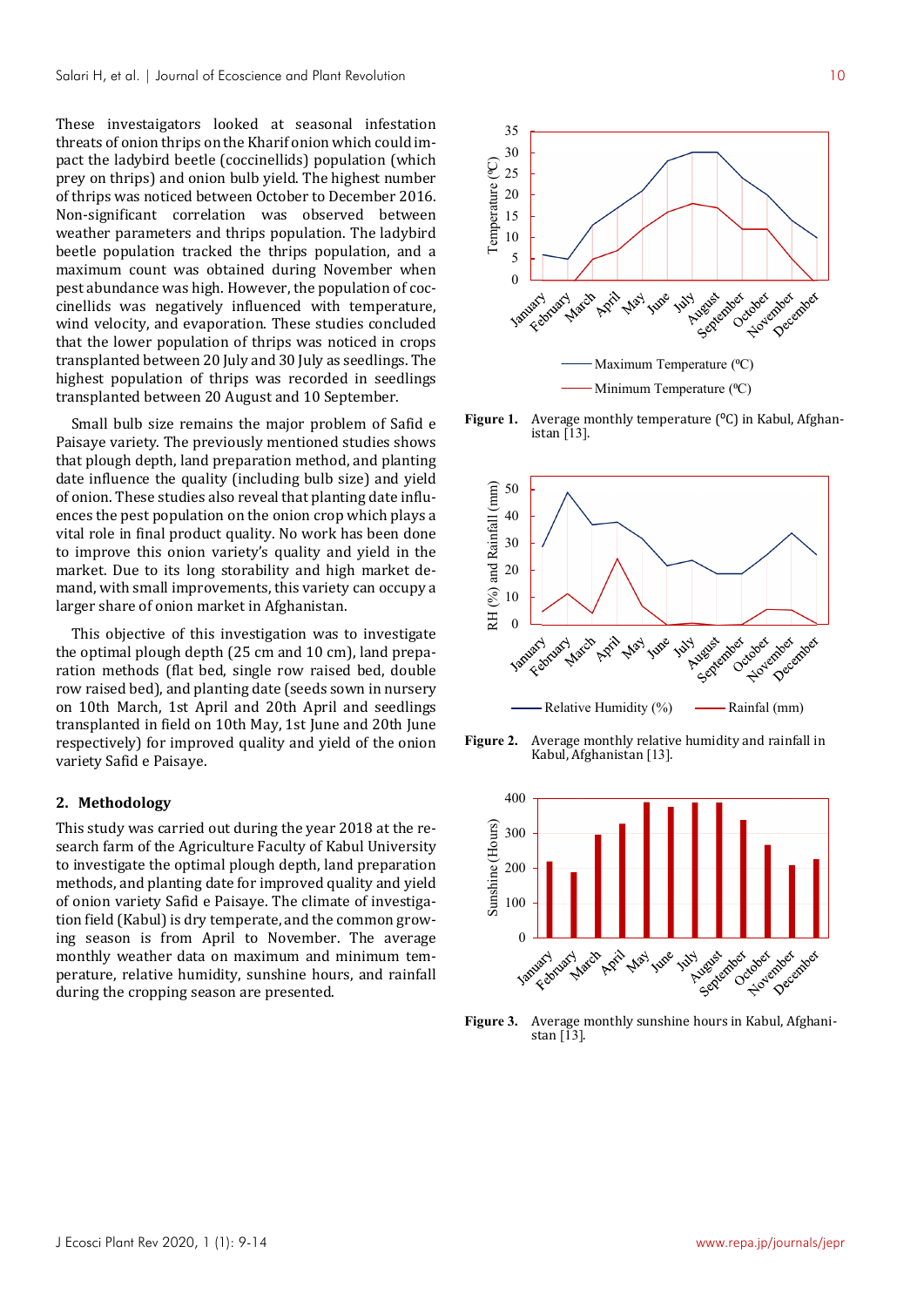Recommended cultural practices for nursery raising, field preparation, spacing, fertilization, irrigation, weeding, and plant protection were followed in order to obtain a successful crop.

- 1- Nursery raising: the seed for this onion variety was procured from a local farmer in the Ghurband valley located in Parwan province of Afghanistan. The seed was sown in a nursery for 8 weeks, and transplants were then moved to the field. Seeds were sown in nursery on 10 March, 1 April, and 20 April, and the seedlings were transplanted on 10 May, 1 June, and 20 June respectively.
- 2- Field preparation: the experimental plot were plowed twice followed by leveling and clod crushing. The plots were ploughed to depths of 10 or 25 centimeters. The plot beds were prepared in three different methods: flat bed, raised beds with the height of 10 cm and width of 20 cm with a single row of onion cultivated on the top of the raised bed, and raised beds with the height of 10 cm and width of 40 cm with two rows of onion cultivated on its top.
- 3- Fertilization: recommended doses of Farm Yard Manure (15 Mt/ha), nitrogen (90 kg/ha), phosphorus (60 kg/ha) and potassium (45 kg/ha) were applied to all the plots. Before planting, half of nitrogen in the form of urea (46% N), all phosphorus in form of Di-Ammonium Phosphate (46% P2O5), and all potassium in the form of Sulphate of Potash (50% K2O) were applied to the field. The remaining nitrogen was applied at the top, with two additional applications after 4 and 8 weeks of planting.
- 4- Irrigation: the flood irrigation method was used. Frequency of irrigation was decided based on climatic conditions (once in 7-10 days).
- 5- Spacing: the seedlings were planted with 20 cm between two rows and 12-15 cm between two plants in a row.
- 6- Weeding: experimental plots were kept free from weeds by mechanical weed control method (hand weeding).
- 7- Disease control: during rainy period, to prevent the growth of powdery mildew on the leaves, all crops were sprayed with 0.2 % Mancozeb fungicide solution.

The experiment is laid out in Split-Split Plot Randomized Complete Block Design (RCBD) with three replications. The main plots were designated for plough depth (25 cm and 10 cm). In subplots, the land preparation methods (flat bed, single row raised bed, double row raised bed) were randomly applied, and planting date (seeds sown in nursery on 10th March, 1st April and 20th April and seedlings transplanted in field on 10th May, 1st June and 20th June respectively) was allocated randomly in sub-subplots.



**Figure 4.** A view of study field.

The crop was harvested when 50% leaves dried. The bulbs were then cured for period of one month under ventilated conditions. The cured bulbs were used for recording data of different quality and yield parameters.

Marketable yield and total yield were recorded in kg/plot and presented in Metric Tons per Hectare. Neck diameter (cm) and equatorial bulb diameter (cm) were measured with calipers, and neck-to-bulb ratio was calculated. A digital weighing balance (g) was used for bulb weight. Bulb volume (cm3) was measured based on the water displacement method. Bulb density (g/cm3) was calculated as ratio of bulb weight to bulb volume. TSS (Brix) was recorded with the help of hand refractometer (0-32 $^{0}$ B), and the firmness (Kg/cm2) was measured with the help of penetrometer (13 kg).

The data for all parameters was recorded from three randomly selected bulbs from each treatment. The data obtained was statistically analyzed using R statistical analysis software. After calculation of ANOVA, Least Significant Difference (LSD) is calculated to find the difference among treatments. Level of significance used is at p=0.05.

# **3. Results and discussion**

## *3.1. Yield parameters*

The effects of plough depth, land preparation, and planting date and their interactions on marketable yield (MT/Ha) and total yield (MT/Ha) of onion variety Safid e Paisaye are shown in table 1. Plough depth had no significant effect on both marketable and total yield. Land preparation method was found to be significant on marketable yield but non-significant on total yield; the highest marketable yield (26.90 MT/Ha) was observed in flat bed, and the lowest (22.51 MT/Ha) was observed in single row raised beds. Planting date had highly significant effect on both marketable yield and total yield. The highest marketable yield (32.54 MT/Ha) and total yield (34.25 MT/Ha) were recorded for the first planting date (nursery on 10 March and transplanted on 10 May) and the lowest marketable yield (16.67 MT/Ha) and total yield (18.00 MT/Ha) were observed in third planting date (nursery on 20 April and transplanted on 20 June).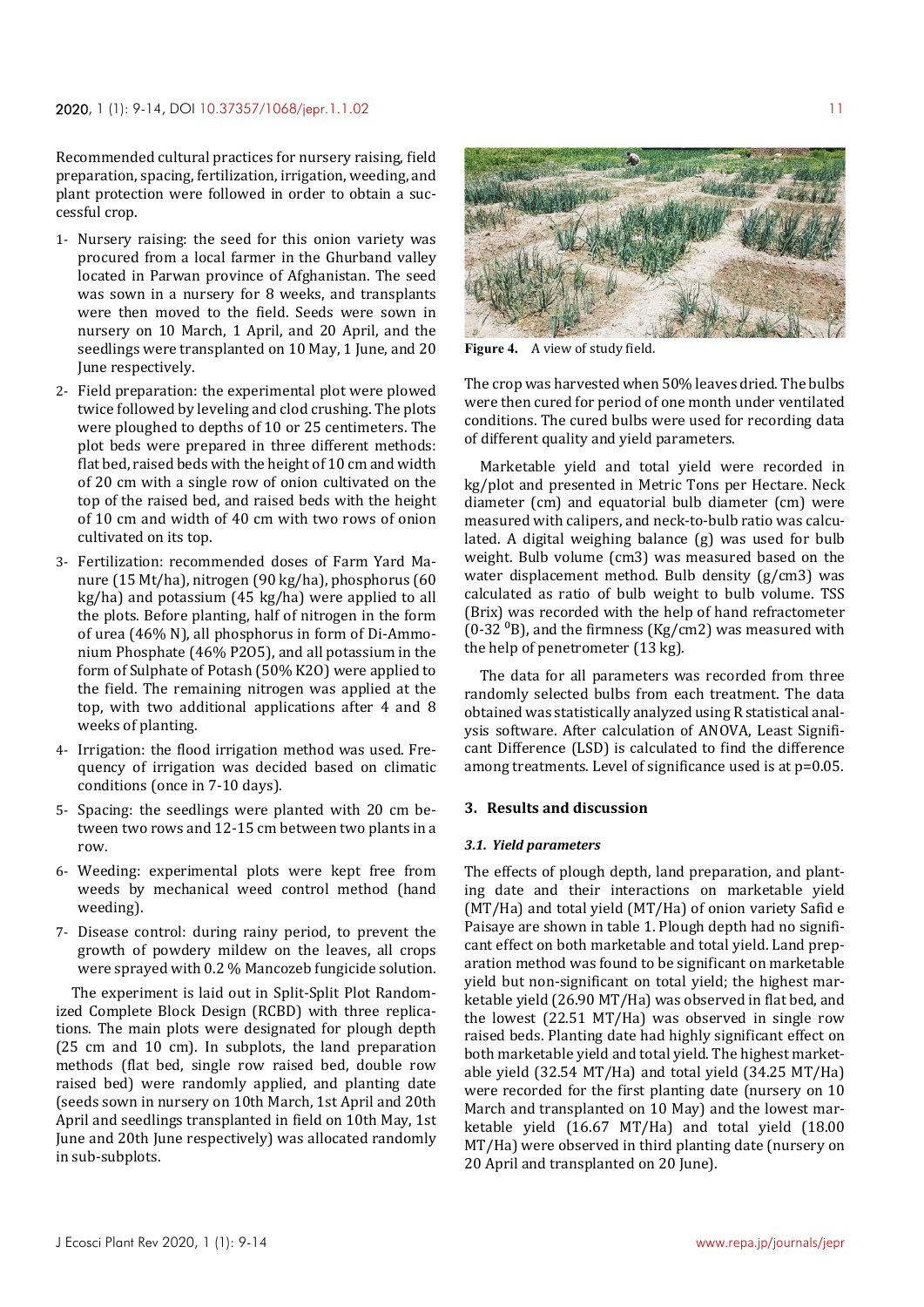Suitable climate conditions could play a role during bulb growth and development stages. Similar results are reported by the Authors [10,14–16].

| Table 1: | Marketable yield (MT/Ha) and total yield (MT/Ha)           |
|----------|------------------------------------------------------------|
|          | as influenced by plough depth, land preparation            |
|          | method, and planting date of <i>Safid e paisaye</i> onion. |

| Treatment              | Marketable Yield<br>(MT/Ha) | Total Yield<br>(MT/Ha) |  |
|------------------------|-----------------------------|------------------------|--|
| Plough Depth (A)       |                             |                        |  |
| Deep plough (25 cm)    | 25.50                       | 26.95                  |  |
| Shallow plough (10 cm) | 23.43                       | 24.95                  |  |
| F-test                 | N.S.                        | N.S.                   |  |
| Land Preparation (B)   |                             |                        |  |
| Flat hed               | 26.90 a                     | 28.49                  |  |
| Single row raised bed  | 22.51 b                     | 23.97                  |  |
| Double row raised bed  | 23.99 ab                    | 25.39                  |  |
| F-test                 | *                           | N.S.                   |  |
| Planting Date (C)      |                             |                        |  |
| 10th May               | 32.54 a                     | 34.25 a                |  |
| 1st June               | 24.19 b                     | 25.61 <sub>b</sub>     |  |
| 20th June              | 16.67c                      | 18.00c                 |  |
| F-test                 | $**$                        | $***$                  |  |
| <b>Interaction</b>     |                             |                        |  |
| $A \times B$           | N.S.                        | N.S.                   |  |
| $A \times C$           | N.S.                        | N.S.                   |  |
| $B \times C$           | N.S.                        | N.S.                   |  |
| $A \times B \times C$  | N.S.                        | N.S.                   |  |

\*, \*\* and N.S.: significant, highly significant, and non-significant, respectively. Means within the same column for each factor followed by the same letter are not significantly different, according to LSD at 0.05 level.

| Bulb diameter (cm), neck diameter and neck-to-bulb   |
|------------------------------------------------------|
| ratio as influenced by plough depth, land prepara-   |
| tion method and planting date of Safid e paisaye on- |
| ion and their interactions.                          |
|                                                      |

| Treatment              | $ter$ (cm)        | Bulb Diame- Neck Diame-<br>$ter$ (cm) | Neck to<br><b>Bulb Ratio</b> |  |
|------------------------|-------------------|---------------------------------------|------------------------------|--|
| Plough Depth (A)       |                   |                                       |                              |  |
|                        |                   |                                       |                              |  |
| Deep plough (25 cm)    | 6.18              | 0.29                                  | 0.05                         |  |
| Shallow plough (10 cm) | 6.09              | 0.29                                  | 0.05                         |  |
| F-test                 | N.S.              | N.S.                                  | N.S.                         |  |
| Land Preparation (B)   |                   |                                       |                              |  |
| Flat bed               | 6.37              | 0.29                                  | 0.05                         |  |
| Single row raised bed  | 5.98              | 0.26                                  | 0.04                         |  |
| Double row raised bed  | 6.06              | 0.33                                  | 0.06                         |  |
| F-test                 | N.S.              | N.S.                                  | N.S.                         |  |
| Planting Date (C)      |                   |                                       |                              |  |
| 10th May               | 6.95a             | 0.28                                  | 0.04a                        |  |
| 1st June               | 6.18 <sub>b</sub> | 0.32                                  | 0.05 <sub>b</sub>            |  |
| 20th June              | 5.29c             | 0.28                                  | 0.05 <sub>b</sub>            |  |
| F-test                 | $**$              | N.S.                                  | $**$                         |  |
| <b>Interaction</b>     |                   |                                       |                              |  |
| $A \times B$           | N.S.              | N.S.                                  | N.S.                         |  |
| $A \times C$           | N.S.              | N.S.                                  | N.S.                         |  |
| $B \times C$           | N.S.              | $**$                                  | $\ast$                       |  |
| $A \times B \times C$  | N.S.              | N.S.                                  | N.S.                         |  |

\*, \*\* and N.S.: significant, highly significant and non-significant, respectively. Means within the same column for each factor followed by the same letter are not significantly different, according to LSD at 0.05 level.

#### *3.2. Quality parameters*

Table 4 presents the effects of plough depth, land preparation method, and planting date and their interactions on bulb weight (g), bulb volume (cm3), bulb density (g/cm3), TSS (Brix) and firmness (Kg/cm2) of onion variety Safid e Paisaye. Bulb density, TSS and firmness were not significantly influenced by any of investigation factors and their interactions. Planting date had significant effect on both bulb weight and volume while plough depth and land preparation method did not. The highest bulb weight (121 g) and bulb volume (128.07) were recorded for the first planting date (nursery on 10 March and transplanted on 10 May) and the lowest bulb weight (60.38 g) and bulb volume (64.07) were recorded for third planting date (nursery on 20 April and transplanted on 20 June). Suitable climatic conditions during bulb growth stage might be the possible reason for this. Authors are also reported that delay in sowing date reduces bulb weight [10,16,17].

**Table 3:** Lowest values of neck diameter (cm) and neck-tobulb ratio of *Safid e paisaye* onion as affected by significant interaction among the experimental factors.

| Variable           | Lowest Values | Treatment                  |
|--------------------|---------------|----------------------------|
| Neck Diameter (cm) | 0.23          | 1st June $\times$ Flat bed |
| Neck to Bulb Ratio | 0.03          | 1st June $\times$ Flat bed |

## *3.3. Diameters*

The effect of plough depth, land preparation method and planting date and their interactions on bulb diameter (cm), neck diameter (cm) and neck to bulb ratio of onion variety *Safid e Paisaye* is shown in table 2. Plough depth and land preparation methods were not significant on bulb diameter, neck diameter and neck-to-bulb ratio. Planting date was significant for bulb diameter and neckto-bulb ratio but not significant for neck diameter. The highest bulb diameter (6.95 cm) and lowest neck to bulb ratio (0.04) were recorded for the first planting date (nursery on 10 March and transplanted on 10 May) and the lowest bulb diameter (5.29 cm) and highest neck to bulb ratio (0.05) were recorded for third planting date (nursery on 20 April and transplanted on 20 June). The interaction between land preparation method and planting date was found to be highly significant for neck diameter and significant for neck-to-bulb ratio. The combination of second planting date (nursery on 1 April and transplanted on 1 June) and flat bed land preparation method recorded the lowest values 0.23 cm and 0.03 for neck diameter and neck-to-bulb ratio respectively (table 3). This might be due to suitable climate conditions during bulb enlargement stage of onion growth. Authors are [10,18,19] reported higher bulb diameters for early planting dates. Bosekeng and Coetzer [20] reported thinner neck diameters for later planting dates.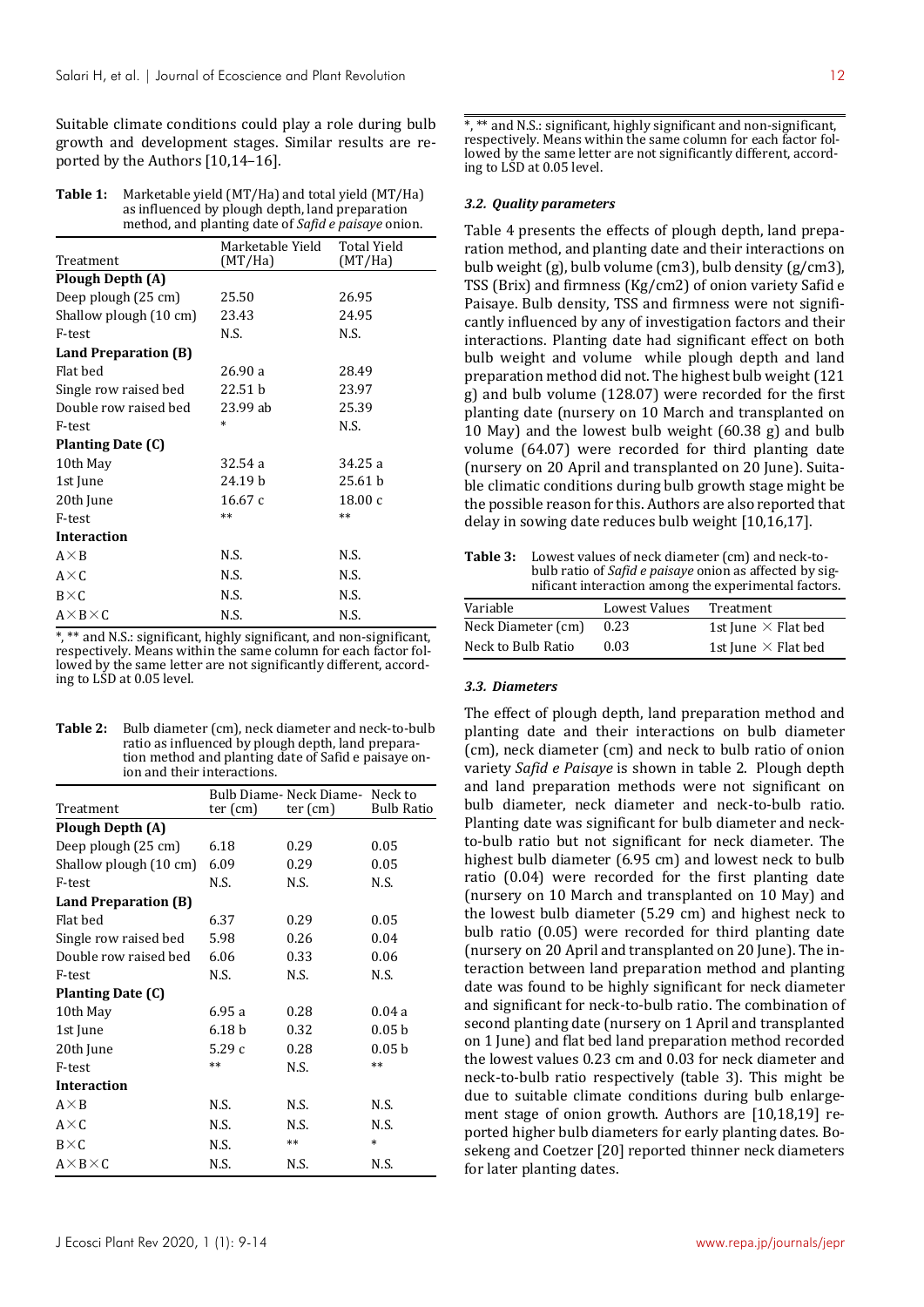|                        | Bulb Weight (g) | Bulb Volume (cm3) | Bulb Density (g/cm3) | TSS (Brix) | Firmness |
|------------------------|-----------------|-------------------|----------------------|------------|----------|
| Treatment              |                 |                   |                      |            | (Kg/cm2) |
| Plough depth (A)       |                 |                   |                      |            |          |
| Deep plough (25 cm)    | 92.81           | 98.22             | 0.943                | 9.79       | 10.05    |
| Shallow plough (10 cm) | 87.11           | 92.41             | 0.944                | 10.16      | 10.85    |
| F-test                 | N.S.            | N.S.              | N.S.                 | N.S.       | N.S.     |
| Land preparation (B)   |                 |                   |                      |            |          |
| Flat bed               | 98.38           | 104.19            | 0.943                | 9.91       | 10.63    |
| Single row raised bed  | 83.11           | 88.15             | 0.943                | 10.42      | 10.39    |
| Double row raised bed  | 88.38           | 93.62             | 0.944                | 9.59       | 10.34    |
| F-test                 | N.S.            | N.S.              | N.S.                 | N.S.       | N.S.     |
| Planting date (C)      |                 |                   |                      |            |          |
| 10th May               | 121.00 a        | 128.07 a          | 0.944                | 10.00      | 10.36    |
| 1st June               | 88.50 b         | 93.81 b           | 0.943                | 9.55       | 10.51    |
| 20th June              | 60.38 c         | 64.07 c           | 0.942                | 10.38      | 10.49    |
| F-test                 | $***$           | $***$             | N.S.                 | N.S.       | N.S.     |
| <b>Interaction</b>     |                 |                   |                      |            |          |
| $A \times B$           | N.S.            | N.S.              | N.S.                 | N.S.       | N.S.     |
| $A \times C$           | N.S.            | N.S.              | N.S.                 | N.S.       | N.S.     |
| $B\times C$            | N.S.            | N.S.              | N.S.                 | N.S.       | N.S.     |
| $A \times B \times C$  | N.S.            | N.S.              | N.S.                 | N.S.       | N.S.     |

**Table 4:** Bulb weight (g), bulb volume (cm3), bulb density (g/cm3), TSS (Brix) and firmness (Kg/cm2) as influenced by plough depth, land preparation method and planting date of *Safid e paisaye* onion and their interactions**.** 

\*\* and N.S.: significant, highly significant and non-significant, respectively. Means within the same column for each factor followed by the same letter are not significantly different, according to LSD at 0.05 level.

## **4. Discussion**

The results of the investigation shows that early nursery sowing (10 March) of onion variety *Safid e Paisaye* seed and planting after 8 weeks (10 May) can significantly increase bulb size and yield. Flat bed preparation is more suitable for higher yield production compared to raised beds. Bulb quality (TSS, firmness and density) is not influenced by plough depth, land preparation method and planting date. Because planting depth has not significantly influenced bulb quality, size and yield, deep ploughing is not required for production of onion variety *Safid e Paisaye* likely due to its shallow root system.

## **5. Conclusion**

We conclude that for higher productivity and better quality of onion variety *Safid e Paisaye*, the following cultural practices should be followed:

- 1- Nursery raising: sowing seed of this variety of onion in nursery should be scheduled early in March, and seedlings should be transplanted after 8 weeks.
- 2- Land preparation: Flat bed land preparation is more suitable for higher productivity of onion variety Safid e Paisaye as compared to raised beds. Deep ploughing is not required, and good productivity may occur with shallow (10 cm) ploughed fields.
- 3- Fertilization: recommended doses of Farm Yard Manure (15 Mt/ha), nitrogen (90 kg/ha), phosphorus (60 kg/ha) and potassium (45 kg/ha) should be applied to field. All farm yard manure, half of nitrogen,

all phosphorus and all potassium should be applied during land preparation (before planting), and the remaining nitrogen should be applied after 4 and 8 weeks of planting.

- 4- Irrigation: flood irrigation method can be applied with a frequency of once in 7-10 days (depending on on climatic conditions).
- 5- Spacing: the seedlings are planted with 20 cm between two rows and 12-15 cm between two plants in a row.
- 6- Weeding: the field should be kept free from weeds by mechanical or hand weeding method.
- 7- Disease control: since powdery mildew may infect the leaves during rainy periods, the plants should be sprayed with 0.2 % Mancozeb fungicide solution.

## **References**

- [1] Commodities by countries (**2017**) *Food and Agriculture Organization (FAO)* (http://www.fao.org/faostat/en/#rankings/commodities\_by\_country) *Accessed*: *1 November 2019*
- [2] Mehta I (**2017**) "Origin and History of Onions" *IOSR Journal Of Humanities And Social Science* (vol. 22, no. 9, pp. 7–10)
- [3] Upadhyay DRK (**2016**) "Nutraceutical, pharmaceutical and therapeutic uses of Allium cepa: A review" *International Journal of Green Pharmacy (IJGP)* (vol. 10, no. 1, ) https://doi.org/10.22377/ijgp.v10i1.612 (https://www.greenpharmacy.info/index.php/ijgp/article/view/612) *Accessed*: *22 April 2020*
- [4] Gami M, Patel DA, Patel M, Patel T, Patel H, et al. (**2013**) "Evaluation of different tillage depths and FYM levels on